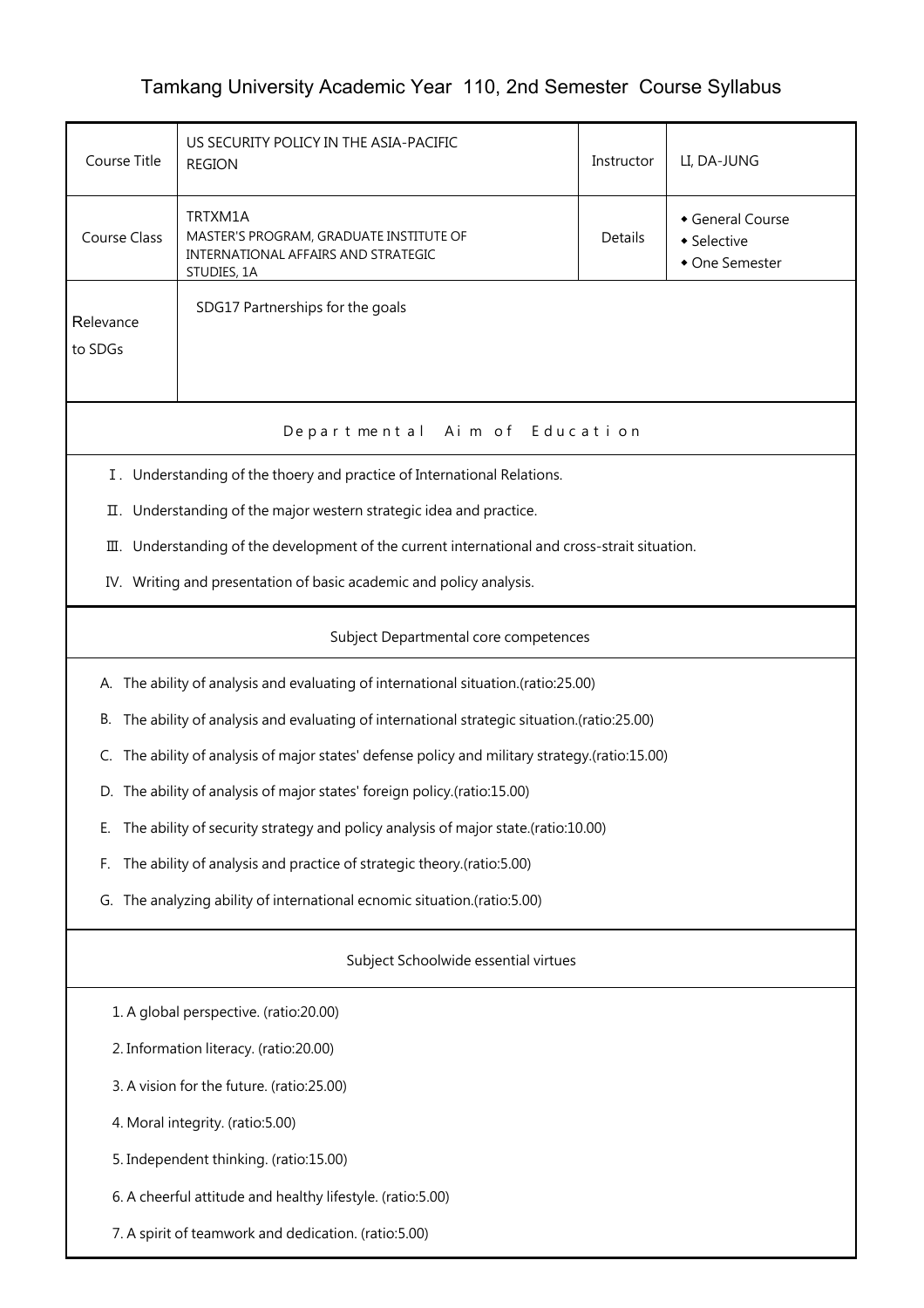| 8. A sense of aesthetic appreciation. (ratio:5.00) |                                                                                                                                                                                                                                                                                                                                                                                                                                                       |               |                                                                        |                                                                                                                    |                                                                             |  |
|----------------------------------------------------|-------------------------------------------------------------------------------------------------------------------------------------------------------------------------------------------------------------------------------------------------------------------------------------------------------------------------------------------------------------------------------------------------------------------------------------------------------|---------------|------------------------------------------------------------------------|--------------------------------------------------------------------------------------------------------------------|-----------------------------------------------------------------------------|--|
|                                                    | The goal of the course is to provide students with an understanding of the<br>important topics surrounding the U.S. and East-Asian Security. The contents of the<br>course include the fundamental interests and traditional role of the U.S in the East<br>Asia region since the end of WWII, U.S. alliance system, U.S. and the major<br>Course<br>potential conflicts in the East Asia, and the U.S. and the future of the region.<br>Introduction |               |                                                                        |                                                                                                                    |                                                                             |  |
|                                                    |                                                                                                                                                                                                                                                                                                                                                                                                                                                       |               |                                                                        | The correspondences between the course's instructional objectives and the cognitive, affective,                    |                                                                             |  |
|                                                    |                                                                                                                                                                                                                                                                                                                                                                                                                                                       |               |                                                                        | and psychomotor objectives.                                                                                        |                                                                             |  |
|                                                    |                                                                                                                                                                                                                                                                                                                                                                                                                                                       |               |                                                                        | Differentiate the various objective methods among the cognitive, affective and psychomotor                         |                                                                             |  |
|                                                    |                                                                                                                                                                                                                                                                                                                                                                                                                                                       |               | domains of the course's instructional objectives.                      |                                                                                                                    |                                                                             |  |
|                                                    |                                                                                                                                                                                                                                                                                                                                                                                                                                                       |               |                                                                        | I. Cognitive: Emphasis upon the study of various kinds of knowledge in the cognition of                            |                                                                             |  |
|                                                    |                                                                                                                                                                                                                                                                                                                                                                                                                                                       |               |                                                                        | the course's veracity, conception, procedures, outcomes, etc.                                                      |                                                                             |  |
|                                                    |                                                                                                                                                                                                                                                                                                                                                                                                                                                       |               | morals, attitude, conviction, values, etc.                             | II. Affective: Emphasis upon the study of various kinds of knowledge in the course's appeal,                       |                                                                             |  |
|                                                    |                                                                                                                                                                                                                                                                                                                                                                                                                                                       |               |                                                                        | III. Psychomotor: Emphasis upon the study of the course's physical activity and technical                          |                                                                             |  |
|                                                    |                                                                                                                                                                                                                                                                                                                                                                                                                                                       | manipulation. |                                                                        |                                                                                                                    |                                                                             |  |
| No.                                                |                                                                                                                                                                                                                                                                                                                                                                                                                                                       |               | <b>Teaching Objectives</b>                                             |                                                                                                                    | objective methods                                                           |  |
|                                                    |                                                                                                                                                                                                                                                                                                                                                                                                                                                       |               | 1. Student will be able to analyze and explore the important issues of |                                                                                                                    | Cognitive                                                                   |  |
|                                                    | the U.S. and East-Asian Security.                                                                                                                                                                                                                                                                                                                                                                                                                     |               |                                                                        |                                                                                                                    |                                                                             |  |
|                                                    |                                                                                                                                                                                                                                                                                                                                                                                                                                                       |               | 2. Students will be able to analyze and explore the fundamental        |                                                                                                                    |                                                                             |  |
|                                                    |                                                                                                                                                                                                                                                                                                                                                                                                                                                       |               | interests and traditional role of the U.S in the East Asia region.     |                                                                                                                    |                                                                             |  |
|                                                    | 2.                                                                                                                                                                                                                                                                                                                                                                                                                                                    |               |                                                                        |                                                                                                                    |                                                                             |  |
|                                                    |                                                                                                                                                                                                                                                                                                                                                                                                                                                       |               |                                                                        | The correspondences of teaching objectives : core competences, essential virtues, teaching methods, and assessment |                                                                             |  |
| No.                                                | Core Competences                                                                                                                                                                                                                                                                                                                                                                                                                                      |               | <b>Essential Virtues</b>                                               | <b>Teaching Methods</b>                                                                                            | Assessment                                                                  |  |
| 1                                                  | ABCDEFG                                                                                                                                                                                                                                                                                                                                                                                                                                               |               | 12345678                                                               | Lecture, Discussion                                                                                                | Discussion(including<br>classroom and online),<br>Report(including oral and |  |
|                                                    |                                                                                                                                                                                                                                                                                                                                                                                                                                                       |               |                                                                        |                                                                                                                    | written)                                                                    |  |
|                                                    | Course Schedule                                                                                                                                                                                                                                                                                                                                                                                                                                       |               |                                                                        |                                                                                                                    |                                                                             |  |
| Week                                               | Date                                                                                                                                                                                                                                                                                                                                                                                                                                                  |               |                                                                        | <b>Course Contents</b>                                                                                             | Note                                                                        |  |
| 1                                                  | $111/02/21 \sim$<br>Course introduction<br>111/02/25                                                                                                                                                                                                                                                                                                                                                                                                  |               |                                                                        |                                                                                                                    |                                                                             |  |
| 2                                                  | $111/02/28 \sim$<br>Concept of Security<br>111/03/04                                                                                                                                                                                                                                                                                                                                                                                                  |               |                                                                        |                                                                                                                    |                                                                             |  |
|                                                    |                                                                                                                                                                                                                                                                                                                                                                                                                                                       |               |                                                                        |                                                                                                                    |                                                                             |  |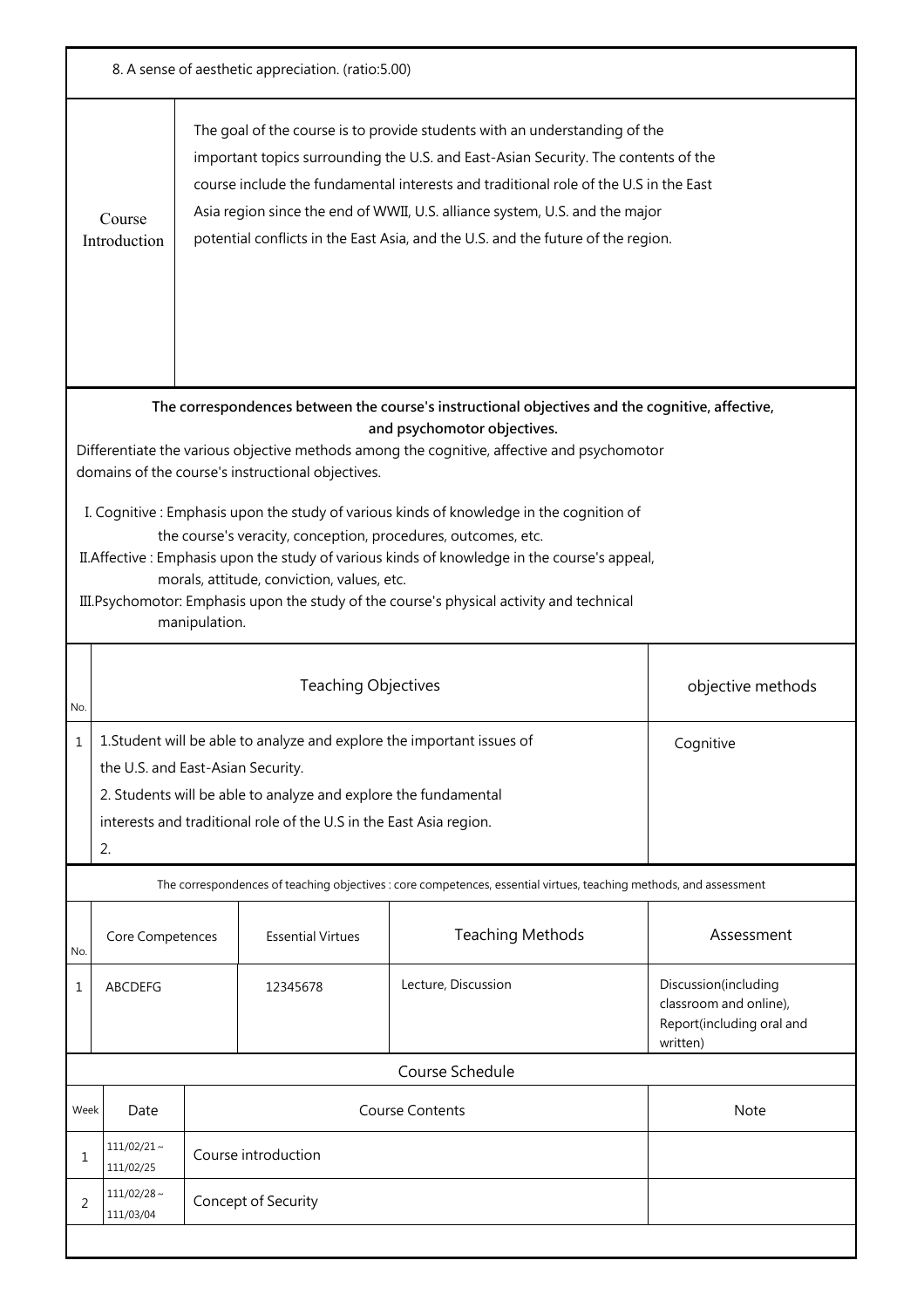| 3                                          | $111/03/07$ ~<br>111/03/11    | Ideology and U.S. Foreign Policy                                                                                                                                    |                                 |
|--------------------------------------------|-------------------------------|---------------------------------------------------------------------------------------------------------------------------------------------------------------------|---------------------------------|
| 4                                          | $111/03/14$ ~<br>111/03/18    | The U.S. Role and Interests in the Asia-Pacific Region in<br>the Post-Cold War Period                                                                               |                                 |
| 5                                          | $111/03/21$ ~<br>111/03/25    | The Asia-Pacific Rebalancing Strategy in the Obama<br>Period                                                                                                        |                                 |
| 6                                          | $111/03/28$ ~<br>111/04/01    | Trump Administration' s Indo-Pacific Strategy                                                                                                                       |                                 |
| $\overline{7}$                             | $111/04/04 \sim$<br>111/04/08 | Alliance System: U.S.-Japan Alliance (1)                                                                                                                            |                                 |
| 8                                          | $111/04/11 \sim$<br>111/04/15 | Alliance System: U.S.-Japan Alliance (2)                                                                                                                            |                                 |
| 9                                          | $111/04/18$ ~<br>111/04/22    | Mid-term class report                                                                                                                                               | Online asynchronous<br>teaching |
| 10                                         | $111/04/25$ ~<br>111/04/29    | Alliance System: U.S.-Korea Alliance and Others                                                                                                                     |                                 |
| 11                                         | $111/05/02$ ~<br>111/05/06    | U.S.-China race for supremacy (1)                                                                                                                                   |                                 |
| 12                                         | $111/05/09$ ~<br>111/05/13    | U.S.-China race for supremacy (2)                                                                                                                                   |                                 |
| 13                                         | $111/05/16$ ~<br>111/05/20    | Potential disputes between the United States and the<br>Asia-Pacific region: Korean Peninsula                                                                       |                                 |
| 14                                         | $111/05/23$ ~<br>111/05/27    | Potential disputes between the United States and the<br>Asia-Pacific region: East China Sea and South China Sea                                                     |                                 |
| 15                                         | $111/05/30$ ~<br>111/06/03    | Potential disputes between the United States and the<br>Asia-Pacific region: Taiwan Strait issues                                                                   |                                 |
| 16                                         | $111/06/06$ ~<br>111/06/10    | Conclusion: the future of the United States and the<br>Asia-Pacific                                                                                                 |                                 |
| 17                                         | $111/06/13 \sim$<br>111/06/17 | Final Class report (I)                                                                                                                                              | Online asynchronous<br>teaching |
| 18                                         | $111/06/20$ ~<br>111/06/24    | Supplementary teaching: final class report (2)                                                                                                                      | Online asynchronous<br>teaching |
|                                            | Requirement                   |                                                                                                                                                                     |                                 |
| <b>Teaching Facility</b>                   |                               | Computer                                                                                                                                                            |                                 |
| Textbooks and<br><b>Teaching Materials</b> |                               | H. Meijer and Hugo Meijer, eds., Origins and Evolution of the US Rebalance toward Asia:<br>Diplomatic, Military, and Economic Dimensions, Palgrave Macmillan, 2015. |                                 |
| References                                 |                               |                                                                                                                                                                     |                                 |
|                                            |                               |                                                                                                                                                                     |                                 |